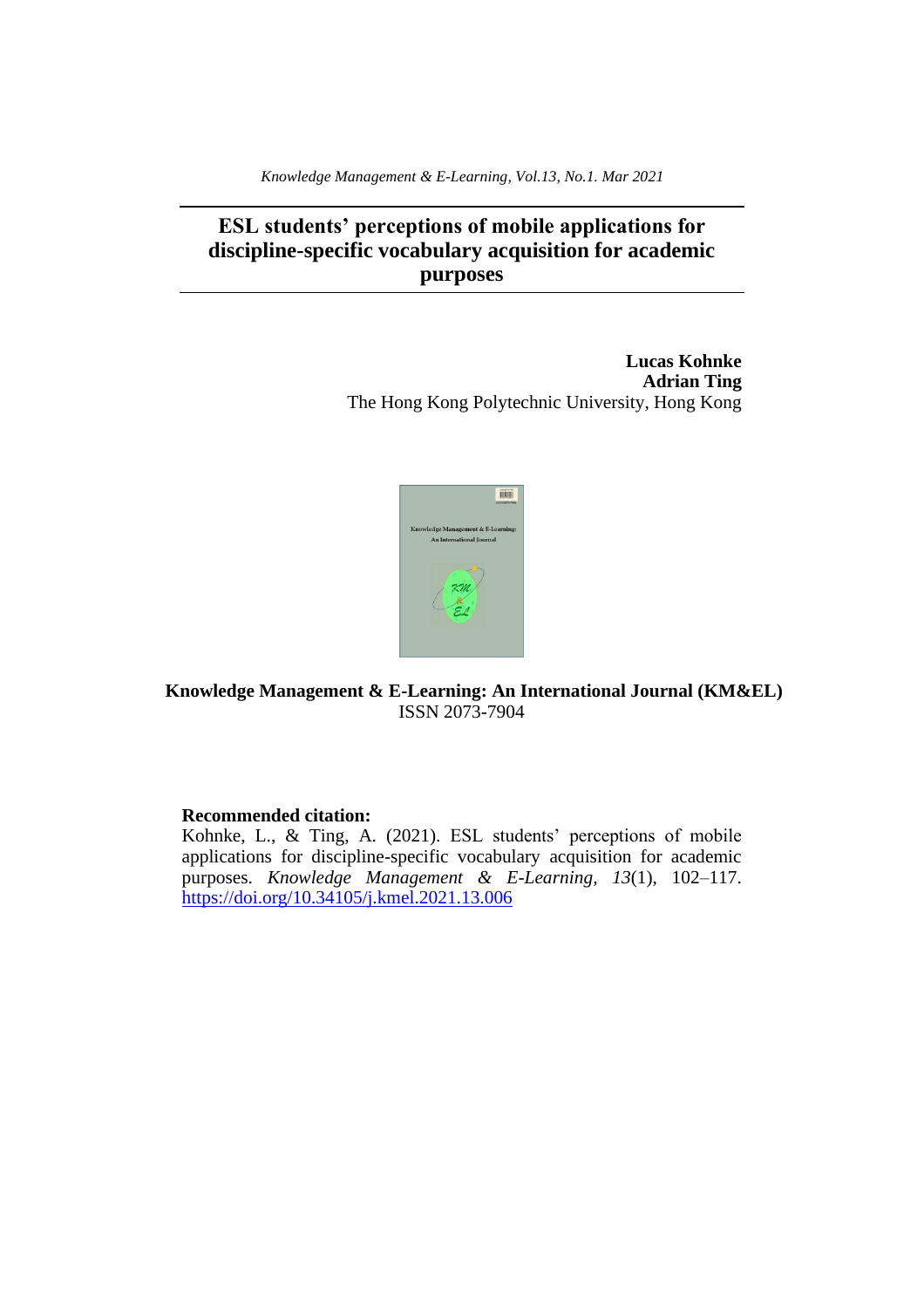# **ESL students' perceptions of mobile applications for discipline-specific vocabulary acquisition for academic purposes**

# Lucas Kohnke<sup>\*</sup>

English Language Centre Faculty of Humanities The Hong Kong Polytechnic University, Hong Kong E-mail: lucas.kohnke@polyu.edu.hk

# Adrian Ting **D**

English Language Centre Faculty of Humanities The Hong Kong Polytechnic University, Hong Kong E-mail: adrian.ting@polyu.edu.hk

\*Corresponding author

**Abstract:** Undergraduates are often advised to expand their discipline-specific vocabulary in order to cope with the rigor of reading and writing academic texts. For the students studying in English-medium settings, it is in their interest to acquire vocabulary in their disciplines as this is vital to academic success. While students recognize the importance of discipline-specific vocabulary acquisition, they are typically unable to do so due to their heavy work on learning and assessment tasks. With the advent of mobile technology, one way to address this problem is to create vocabulary apps. To meet this need, this paper presents a gamified, discipline-specific vocabulary learning app *Books vs Brains@PolyU*. It was developed to help busy undergraduates to build a repertoire of the vocabulary across seven disciplines. We explored students' perceptions and evaluation of this tool via interviews with sixteen student participants of the project. The results show that students found the tool useful and motivating, indicating the effectiveness of the app in helping busy undergraduates to build and expand their knowledge of discipline-specific vocabulary.

**Keywords:** Mobile-assisted language learning; Academic vocabulary; Vocabulary; Applications; Discipline-specific; EAP; ESL; Books vs Brains@PolyU

**Biographical notes**: Dr Kohnke is a Teaching Fellow in the English Language Centre at The Hong Kong Polytechnic University. Dr Kohnke has published articles in TESOL Journal, Journal of Education for Teaching, RELC Journal as well as other leading journals. His research interests include technologysupported teaching and learning, professional development using information communication technologies, and EAP/ESP course design.

Adrian Ting is an Instructor in the English Language Centre at The Hong Kong Polytechnic University. Mr. Ting has taught EAP and ESP courses to university students since 2003. His research interests include educational technology,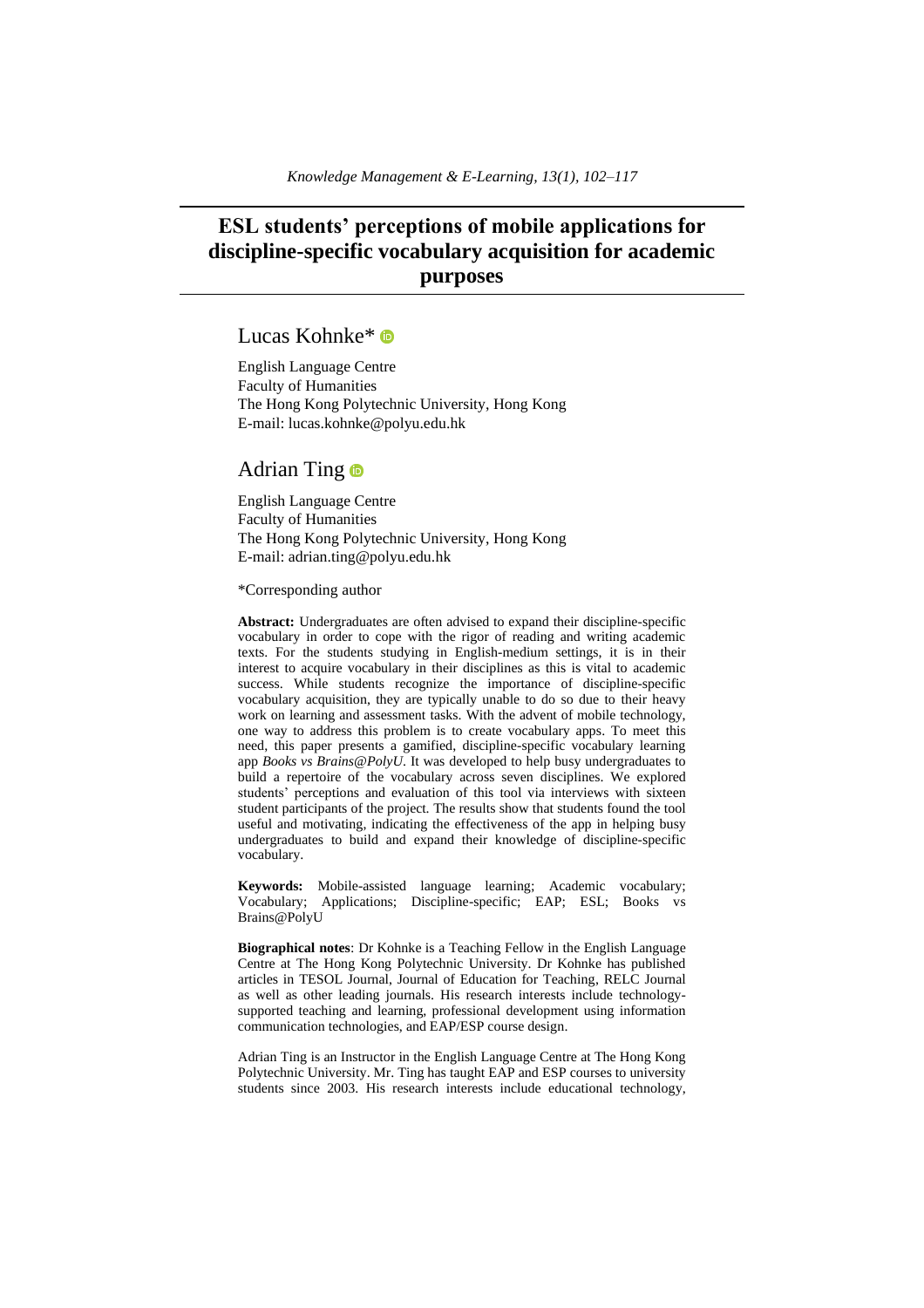EAP, ESP, and disciplinary writing. He has publications in the area of technology integration in ESL.

#### **1. Introduction**

Learning vocabulary constitute an essential aspect of studying a second or foreign language, including English for Academic Purposes (EAP). English as a second language (ESL) students at universities often find the process of understanding and acquiring the academic vocabulary for their chosen disciplines to be particularly challenging (Li  $\&$ Pemberton, 1994; Malmström, Pecorari, & Shaw, 2018). Though academic vocabulary by definition appears frequently in academic texts, these terms are "not likely to be glossed by the content teachers" (Flowerdew, 1993, p. 236; Coxhead, 2000). Insufficient knowledge of vocabulary has often been identified as the greatest impediment to language students' academic success (Gardner & Davis, 2014; Masrai & Milton, 2018; Lesaux et al., 2014; Nation, 2001). Students' need to bolster their academic vocabularies has led to the creation of academic word lists, such as West's (1953) General Service List of 2,000-word families and Coxhead's (2000) Academic Word List of 570-word families, some of which are discipline-specific, such as Lei and Lin's (2016) medical word list and Liu and Han's (2015) environmental word list.

Generally, students who enter an English-medium university in Hong Kong realize that their English proficiency—particularly their knowledge, understanding, and range of vocabulary—is insufficient to support success in their academic studies (Evans & Morrison, 2018; Morrison & Evans, 2018). To compensate for this shortcoming, universities have made available learning and teaching resources to help ESL students transition from secondary education to university studies. Information technology has transformed English-language teaching and learning (Godwin-Jones, 2017). Thus, today's learners are highly mobile (Read & Barcena, 2016) and are accustomed—and, indeed, prefer—to access language-learning materials digitally (Healey, 2018). Consequently, language educators have been designing, developing, and seeking out authentic digital materials to assist students in expanding their vocabularies (Godwin-Jones, 2017; Kohnke, Zou, & Zhang, 2019; Kohnke, Zou, & Zhang, 2020).

In recent years, mobile applications (apps) have shown the potential to enhance and transform language learning (Chen, Liu, & Huang, 2019; Fu, 2018). In particular, apps that make it possible for learners to acquire vocabulary anywhere and anytime have attracted interest, as evidenced by discussions in the scholarship on mobile-assisted language learning (MALL; e.g., Burston, 2015; Stockwell, 2007). The acquisition of vocabulary by EAP learners, nevertheless, continues to be problematic (Shadiev, Hwang, & Huang, 2017). Owing to the importance of developing discipline-specific vocabularies for these students—and to Chinese students' preference for utilizing apps in their language learning—this qualitative study explored the experiences and perspectives of students who were taking part in an academic mentoring program using a disciplinespecific vocabulary app, *Books vs Brains@PolyU*, that was developed in-house for this purpose. The study was designed to answer two main questions:

*RQ1: What types of apps do students prefer to use to facilitate discipline-specific language learning?*

*RQ2: What are the factors that may influence students' use and perceptions of the Books vs Brains@PolyU vocabulary app?*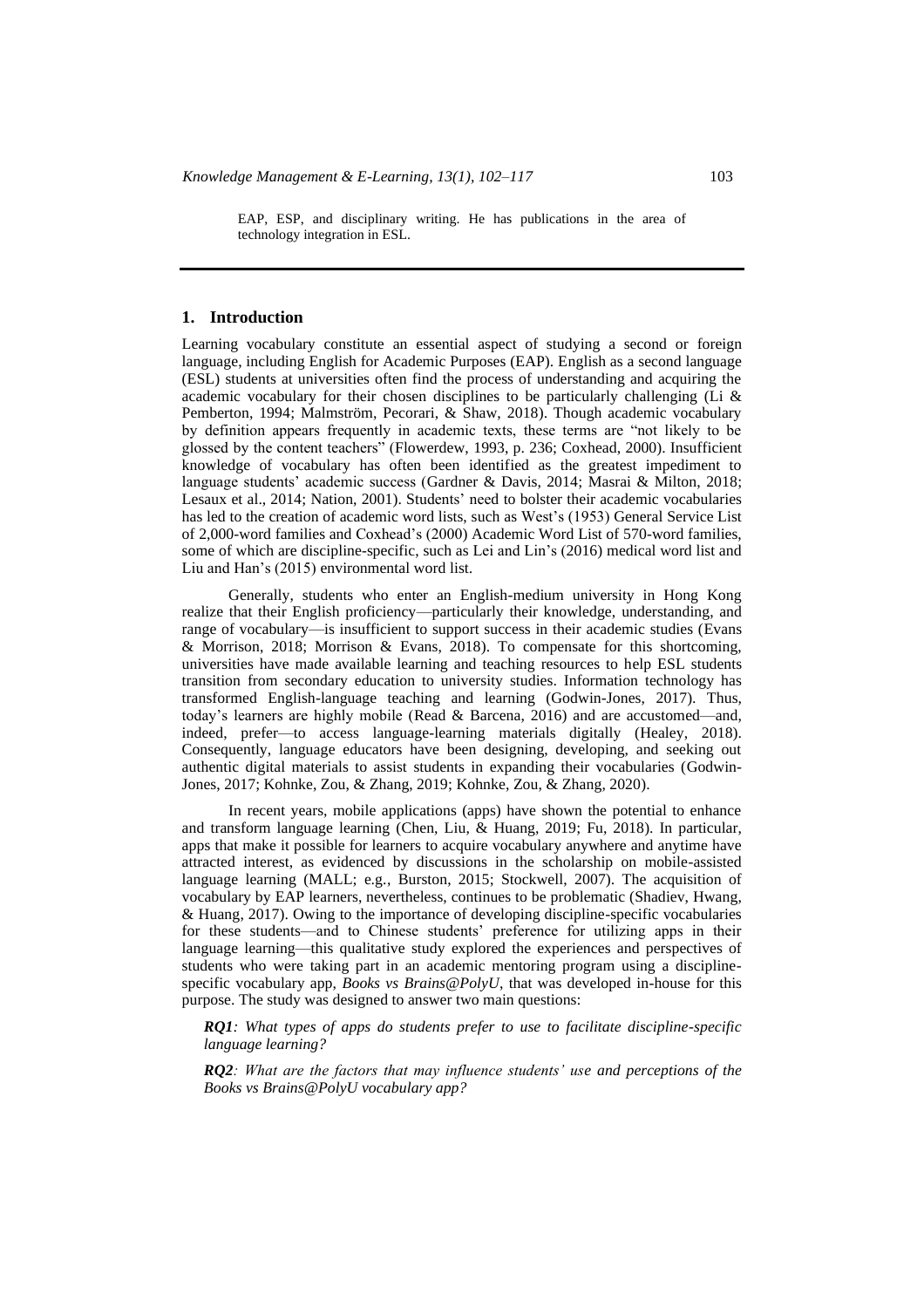#### **2. Literature review**

In Hong Kong and elsewhere, the use of synchronous and asynchronous technology has become a fundamental aspect of teaching and learning in higher education institutions (Kukulska-Hulme, Lee,  $\&$  Norris, 2017). In tandem with this development has been an increase in research into the use of MALL in second-language acquisition to inform language studies more broadly (Loewen et al., 2019; Shadiev et al., 2017). For example, MALL provides new constructive opportunities for ESL learners to access content and enables teachers to supplement in-class instruction with an additional resource for authentic language learning that, again, can be accessed anytime and anywhere (Reinders & Benson, 2017; Zou, Xie, & Wang, 2018). In such ways, MALL supports students' autonomous development of English-language proficiency.

As mentioned, at universities, students must acquire a good grasp of a large number of discipline-specific words to succeed academically, though these words are seldom explained in textbooks. Indeed, the lack of familiarity with academic vocabulary has been identified as the greatest obstacle for many ESL learners (Moini & Islamizadeh, 2016). Thus, teachers frequently consider it among their primary tasks to support students' development of discipline-specific vocabularies (Hyland & Tse, 2007). In EAP classes, teachers tend to focus on words that appear in the target text, thereby limiting the scope of the vocabulary to which students are exposed (Pojanapunya, 2019).

Also as mentioned, established academic word lists can expand students' lexical range. Two of the more frequently used such lists are Coxhead's (2000) aforementioned Academic Word List (AWL) and the Academic Vocabulary List (AVL) by Gardner and Davies (2014). These two lists especially have had a considerable positive impact on EAP teaching and learning. However, Hyland and Tse (2007) argued that such general academic word lists are of limited usefulness owing to the wide variation in vocabulary across disciplines. Therefore, discipline-specific vocabulary lists that target ESL learners' specific academic goals have also been developed. Examples included the aforementioned medical word list by Lei and Lin (2016), Liu and Han's (2015) environmental word list, as well as Hsu's (2011) business word list and Yang's (2015) nursing word list. The potential benefits of using such lists include the establishment of vocabulary-learning goals and the assessment of vocabulary knowledge and growth. Again, however, each discipline—and even sub-discipline—often has a distinctive vocabulary (Durrant, 2014; Hyland & Tse 2007).

EAP learners, then, should not be regarded as a homogeneous group but rather as individual students who tend to have a range of vocabulary needs (Coxhead, 2019; Dang, Coxhead, & Webb, 2017). In their university-level studies, EAP students have only a limited time to develop their discipline-specific vocabulary and should "focus on specific, purposeful uses of language" (Hyland, 2016, p. 17). To maximize the use of this limited time for acquiring vocabulary in today's learning environment, it is important to understand individual students' preferences regarding the use of technology generally and in particular their perceptions of the effectiveness of MALL resources in facilitating language acquisition.

In Hong Kong and mainland China, apps have become tools of choice for, and indeed indispensable to, ESL students because they enable learners to access learning materials and to develop their proficiency independently (Ma, 2017). Consequently, several studies have investigated the use of apps to provide innovative forms of support for ESL learners, especially in terms of building vocabulary (e.g., Burston, 2015; Lin & Lin, 2019). Some of these studies to date have focused on commercial apps, such as Babbel, Duolingo, and Rosetta Stone, and have contextualized learners' English language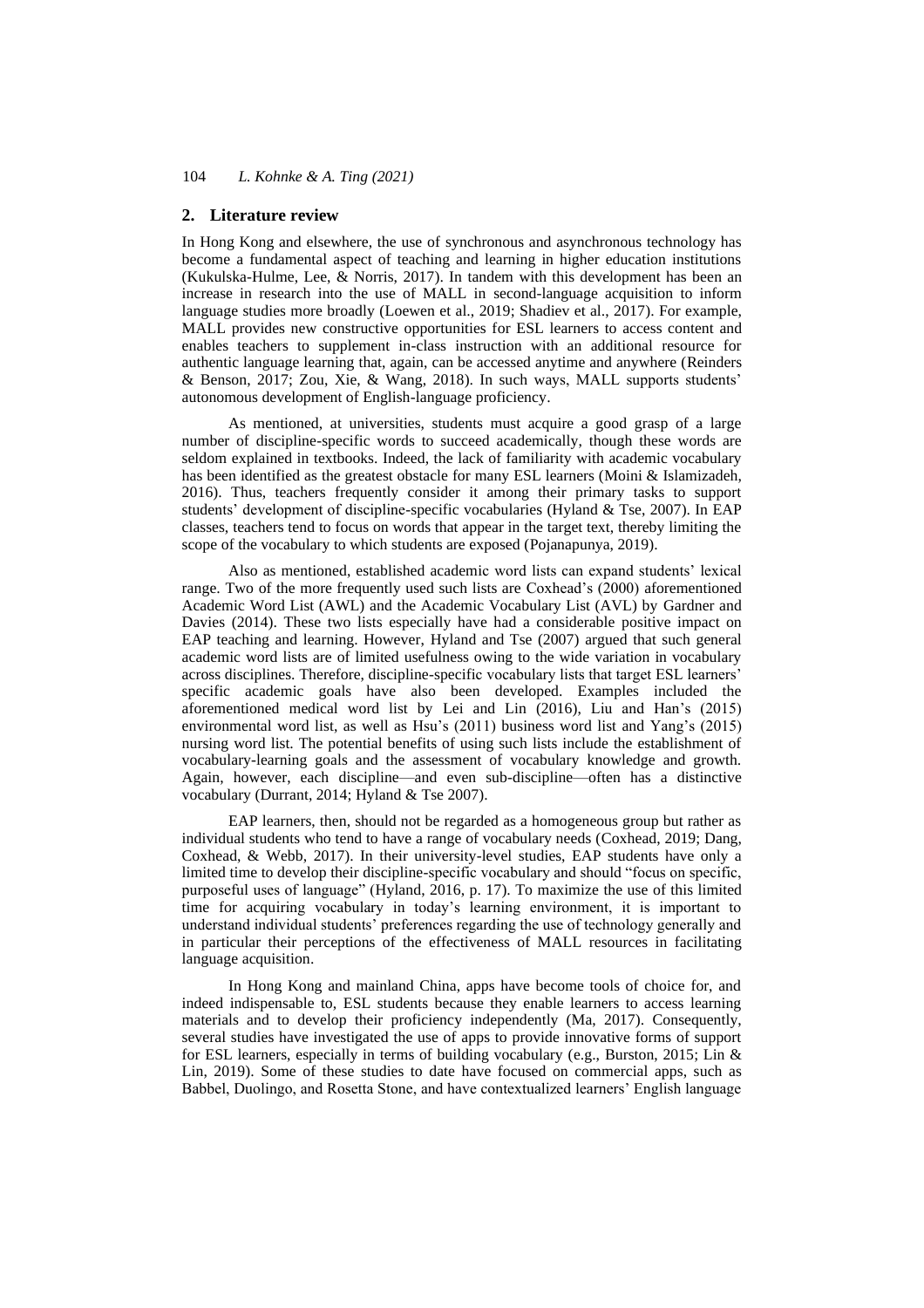proficiency based on their educational levels and ages using quantitative, qualitative, or mixed-method approaches (Chen et al., 2019).

EAP students at universities in Hong Kong, then, frequently utilize dictionary apps to facilitate vocabulary acquisition (Ma, 2019) and to manage, learn about, and practice unfamiliar words (Dang & Webb, 2014). Levy and Steel (2015) found that students had a preference for dictionary apps over traditional tools because of their portability and accessibility the time-savings. Also, several of the dictionary apps include multiple supporting functions, such as explanations, pictures, videos, and links to forums where users can discuss language-related issues.

Mason and Zhang (2017) reported that 95% of the Chinese EAP learners in their study used mobile apps autonomously and corroborated their positive impact on the learners' progress and development. This important finding demonstrates that students can use language apps independently and that apps have the potential to motivate and engage ESL learners specifically (Godwin-Jones, 2017). Liu, Zheng, and Chen (2019) identified three main motivations for Chinese students' use of dictionary apps in their academic studies: interest in learning new English words, functionality, and the perception that usage improved their performance on English-language assessments. Further, research conducted at a university in Hong Kong found that students were, indeed, keen to expand the range of their vocabulary both incidentally and deliberately outside the classroom (Ma, 2017; Kohnke, 2020; Zou, Wang, Xie, & Kohnke, 2018). However, the use of apps for this purpose remains under-researched, especially when it comes to MALL and the development of discipline-specific vocabulary by EAP students in higher education.

The widespread growth in the use of ESL apps has led to the development of several frameworks for evaluating them. These frameworks take into account such factors as personalization, relevance, feedback, visible progress indicators, and usability in assessing an app's efficacy (Sweeney & Moore, 2012). Previous research has identified among the advantages of language learning apps fitness for purpose, clear instructions, opportunities for individual feedback, and opportunities to practice multiple skills and established that learners prefer basic functions over advanced ones (Winestock & Jeong, 2014). This result warrants further exploration so as to identify more precisely the functions that enhance students' language-learning experience and progress.

While the results of the research conducted thus far appear to have been positive, some studies have highlighted shortcomings of vocabulary apps as language-learning tools. Rosell-Aguilar (2016, 2018), for example, reported criticism of language learning apps including dissatisfaction with their focus on receptive skills, a lack of intuitiveness, and insufficient feedback and examples. The development of apps should be pedagogically-driven (Colpaert, 2006) and should not seek to replicate existing forms of technology if they are to motivate and engage learners. Consequently, it is important to understand the features of discipline-specific apps that language students' value when learning new vocabulary.

#### **3. Method**

The aim of this explorative, interpretive, qualitative study was to assess the perceptions of EAP students at an EMI university in Hong Kong regarding the use of an in-house app, *Books vs Brains@PolyU*, for discipline-specific vocabulary learning. The study employed an interpretive approach to reveal the full complexity of the issues involved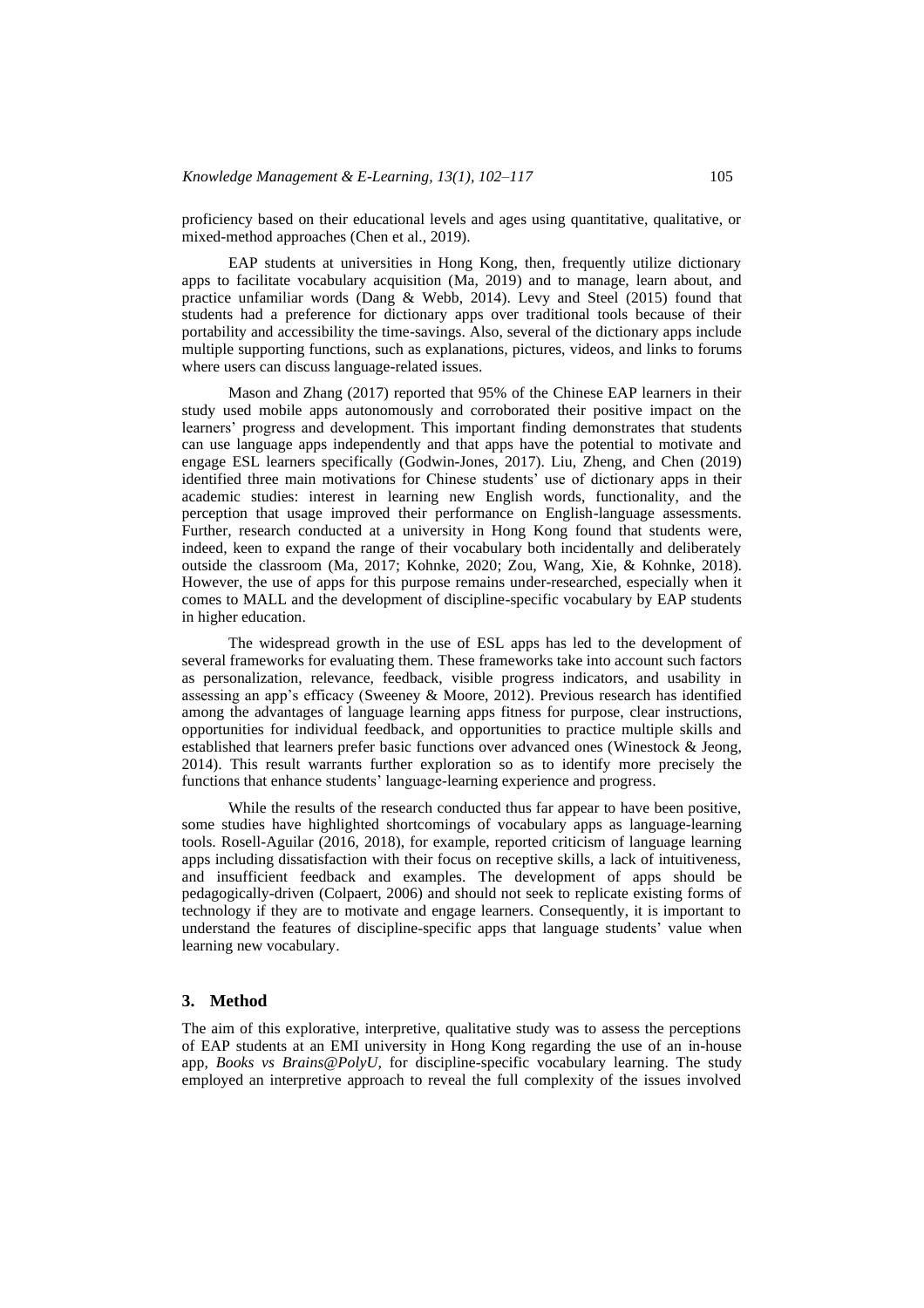and provide insights in the form of information-rich responses that reflect the lived experiences of the participants as accurately as possible (Geertz, 1973).

# *3.1. Learning tool/app*

The lead author developed a gamified, discipline-specific vocabulary learning app, *Books vs Brains@PolyU*, to engage and motivate students and expand their receptive vocabularies. The design of the app targeted university students in need of exposure to a wide range of words to improve and expand their knowledge of English vocabulary related to their university studies. Therefore, the forms and meanings of words were key components of the app's design (Nation, 2001). Previous vocabulary-acquisition app designs have highlighted spelling, the meanings of words, and pronunciation as the three essential components of learning a language (Ehri & Rosenthal, 2007). Further, the interface was designed to be intuitive with respect to the effort necessary to start using the app, thereby maximizing the time that students would be able to devote to vocabulary acquisition (Godwin-Jones, 2017).

Learners can use *Books vs Brains@PolyU* to practice their knowledge and understanding of discipline-specific vocabulary. To do so, they draw on seven areas of learning, which are listed in the app as "disciplines/fields": Textiles and Clothing, School of Design, Faculty of Business, School of Nursing, Faculty of Engineering, Tourism Management, and Hotel Management (see Fig. 1).



**Fig. 1.** Seven disciplines

Each discipline consists of four sub-levels—beginner, elementary, intermediate, and advanced—and focuses on 15 key questions or words at each level. An accumulation of 8 correct answers is required for progression to the next stage. If the player is stuck on a particular question, she has the option to either skip to the next one by pressing "Skip", or to receive a clue where two to three letters of the word appear upon clicking "Hint". A maximum of two hints are allowed for each word (see Fig. 2).

At the end of each level, the app displays the student's correct and incorrect responses to prompt words accompanied by the definitions and pronunciation details for each of these words (see Fig. 3). This vocabulary list can be downloaded on users'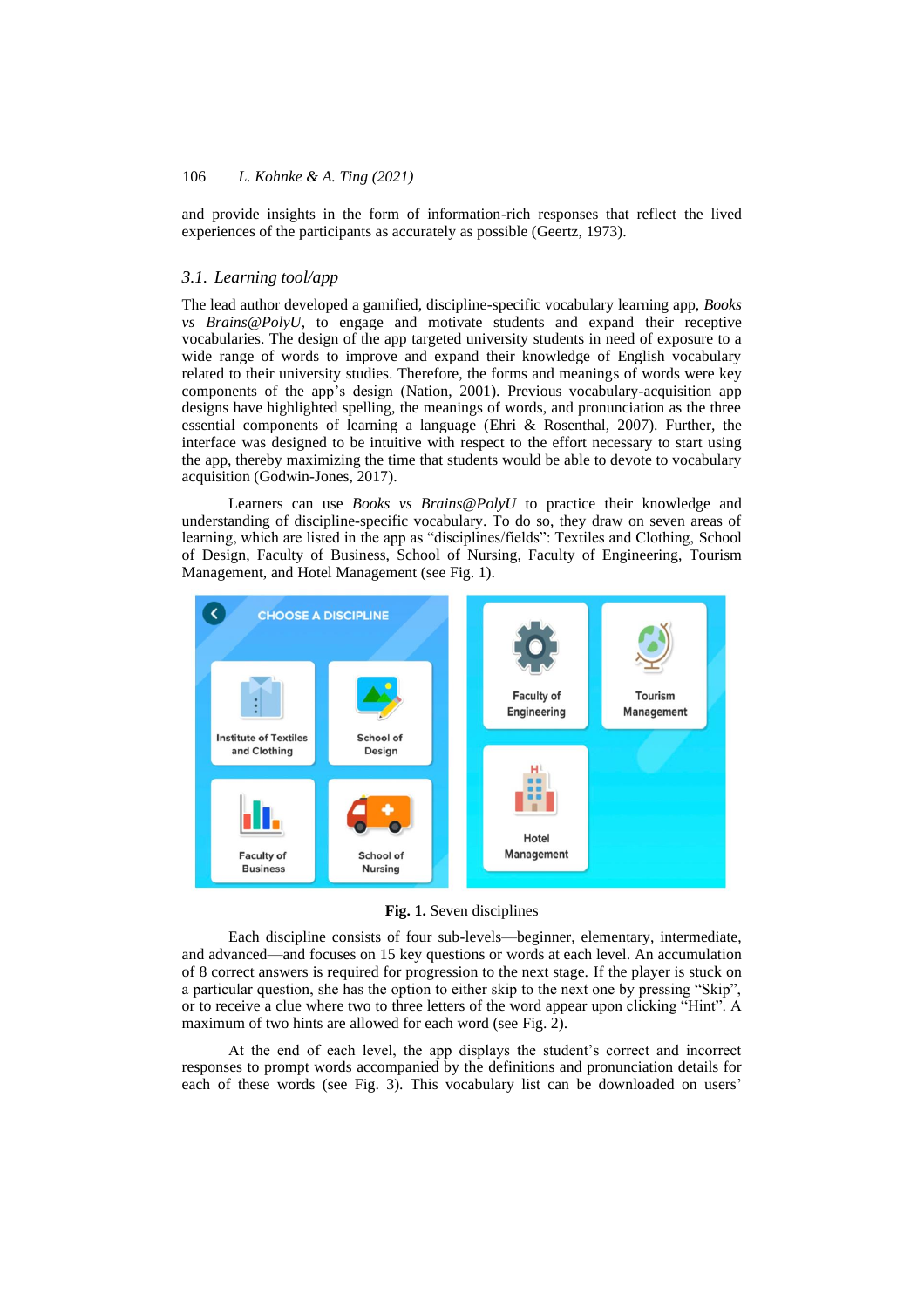mobile devices to create academic and discipline-specific vocabulary banks. This feature is important because it helps students to learn from their mistakes and makes it easy for them to access vocabulary anytime and anywhere and thereby to consolidate their learning.



**Fig. 2.** Game mode



**Fig. 3.** Word definition and pronunciation

Further, each word is tailored to the particular difficulty level at which a student is studying and presented in a range of linguistic contexts that illustrate various aspects of speech in several sample sentences. Another game-based component that motivates users to continue playing is the option to post and share their scores on the digital leaderboard hosted on Facebook (see Fig. 4). These features augment students' efforts to increase and broaden their English vocabulary and their overall understanding of the language.

In seeking to meet the needs of university students in Hong Kong more effectively, we have found that existing word lists such as the aforementioned AWL and AVL are simply too wide-ranging to be suitable for students' particular learning needs. Consequently, the lead author established seven discipline-specific lists in conjunction with the seven disciplines/fields listed above consisting of words regarded as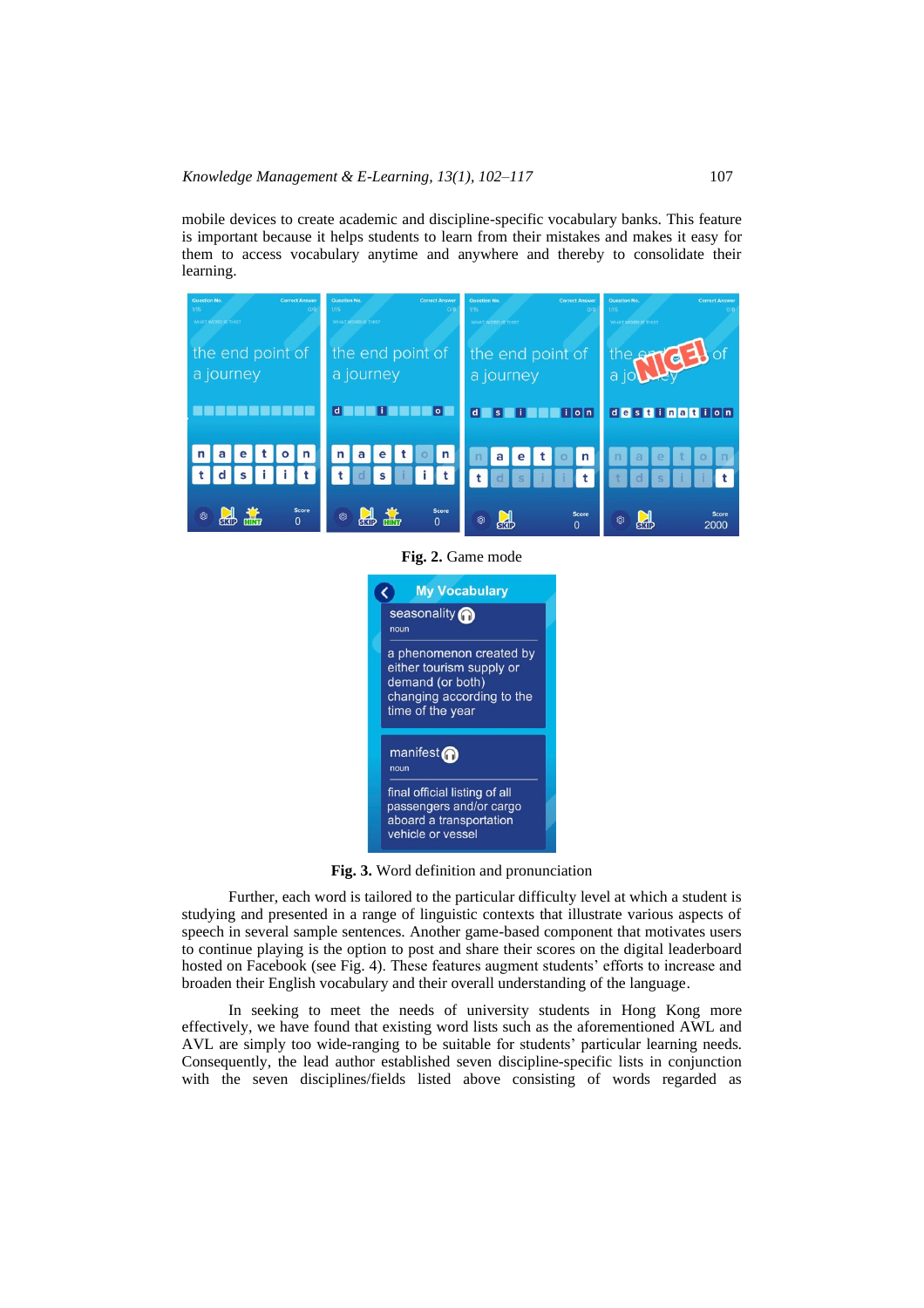indispensable to each discipline. For this purpose, the lead author met with representatives from each of the departments corresponding to the seven disciplines and worked with them to identify which specific words ought to be included in the word lists. We then divided these words into the four categories of users from beginner to advanced. In this way, EAP learners' individual needs and abilities determined the content of each level of the app in a manner pitched appropriately to their studies.



**Fig. 4.** Leaderboard and Facebook

#### *3.2. Participants*

The selection of participants for the focus groups followed the convenience sampling method which "involves choosing the nearest individuals to serve as respondents" (Cohen, Manion, & Morrison, 2018, p. 218). An email invitation was sent to all 94 participants in a student-teacher mentoring program, and 16 first-year students volunteered to participate. The participants were originally from mainland China and Hong Kong, for whom English was either a foreign or second language, as is the case with the overall university population in Hong Kong. They included 9 female and 7 male either 18 or 19 years of age and together represented the seven disciplines represented in the app. They thus formed a representative sample capable of providing a holistic overview of students' perspectives. Since they had already volunteered to participate in the mentoring scheme, their motivations for studying and improving the quality of their English presumably differed somewhat from those of other university students. All of the participants gave their written consent and received an information sheet outlining the purpose and procedure for the research.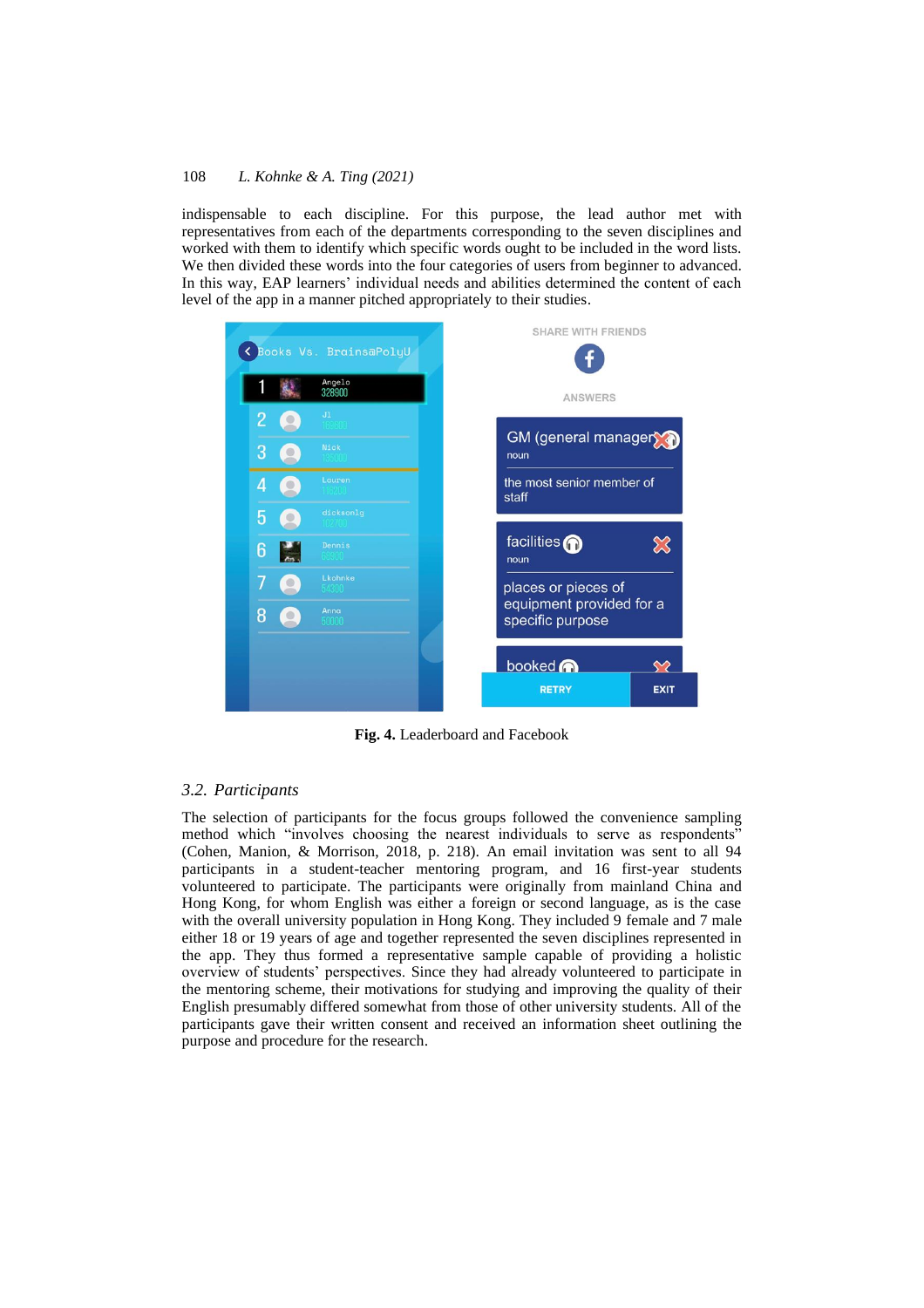#### *3.3. Data collection and analysis*

The 16 participants used the app for 10 weeks outside the classroom. Their usage data were then collected during four focus groups conducted in English that lasted from 34 to 47 minutes. The interview guide developed for the focus groups concerned the participants' experiences using the app for language-learning, aspects of it that they had found particularly useful, and their views of its efficacy in supporting language acquisition and university studies in their specific discipline. Focus group data are particularly useful for studies that strive to understand attitudes, opinions, and experiences of research subjects in a particular context (Ravitch & Carl, 2016).

The focus-group sessions were audio-recorded and transcribed verbatim. Two rounds of member-checking served to establish the trustworthiness of the data (Merriam, 2017). First, each participant received a copy of the transcript of his or her focus group for approval, and none suggested any revisions. The six-step framework of Braun and Clarke (2006) provided the framework for the analysis of the data and helped to yield a rich, detailed, and complex account of the results. According to these researchers, thematic forms of analysis are flexible and are guided by researchers' key ideas and viewpoints. The participants completed the second member check when they confirmed that the final results and discussion of the research presented to them accurately represented their experiences.

### **4. Findings**

# *4.1. RQ1: What types of apps do students prefer to use to facilitate disciplinespecific language learning?*

#### *4.1.1. Dictionary apps: Quick and easy access*

The first research question served to establish a general benchmark for the participants' preferred type of discipline-specific app for improving their vocabulary. All of them expressed a preference for direct translation between their L1 (Chinese) and L2 (English) and vice versa as well as the capability to enter Chinese simplified or traditional characters and pinyin. The participants reported that they found dictionary apps invaluable in terms of saving time during such in-class activities as lectures and tutorials as well as for completing such out-of-class tasks as reading course material, textbooks, and journal articles. This finding is consistent with previous studies of Chinese students' strategies for learning languages (Liu et al., 2019). One participant in the present study (S3) commented that "during lectures, there are words I don't understand on the PowerPoint, and I need to look them up quickly. With the English-Chinese dictionary, I can do so in seconds." The participants found the ability to input Chinese characters helpful for broadening discipline-specific vocabulary. As two of them reported,

*"I can use my finger to quickly write the Chinese character, and then I can see the English meaning with several examples. This helps me to understand the meaning, and I can click on words to obtain more explanations."* (S6) *"This function saves lots of time . . . as I think in Chinese it is easier to get the meaning of words, and then I know how to use the words in my writing."* (S9)

Another participant said that dictionary apps were important in that they,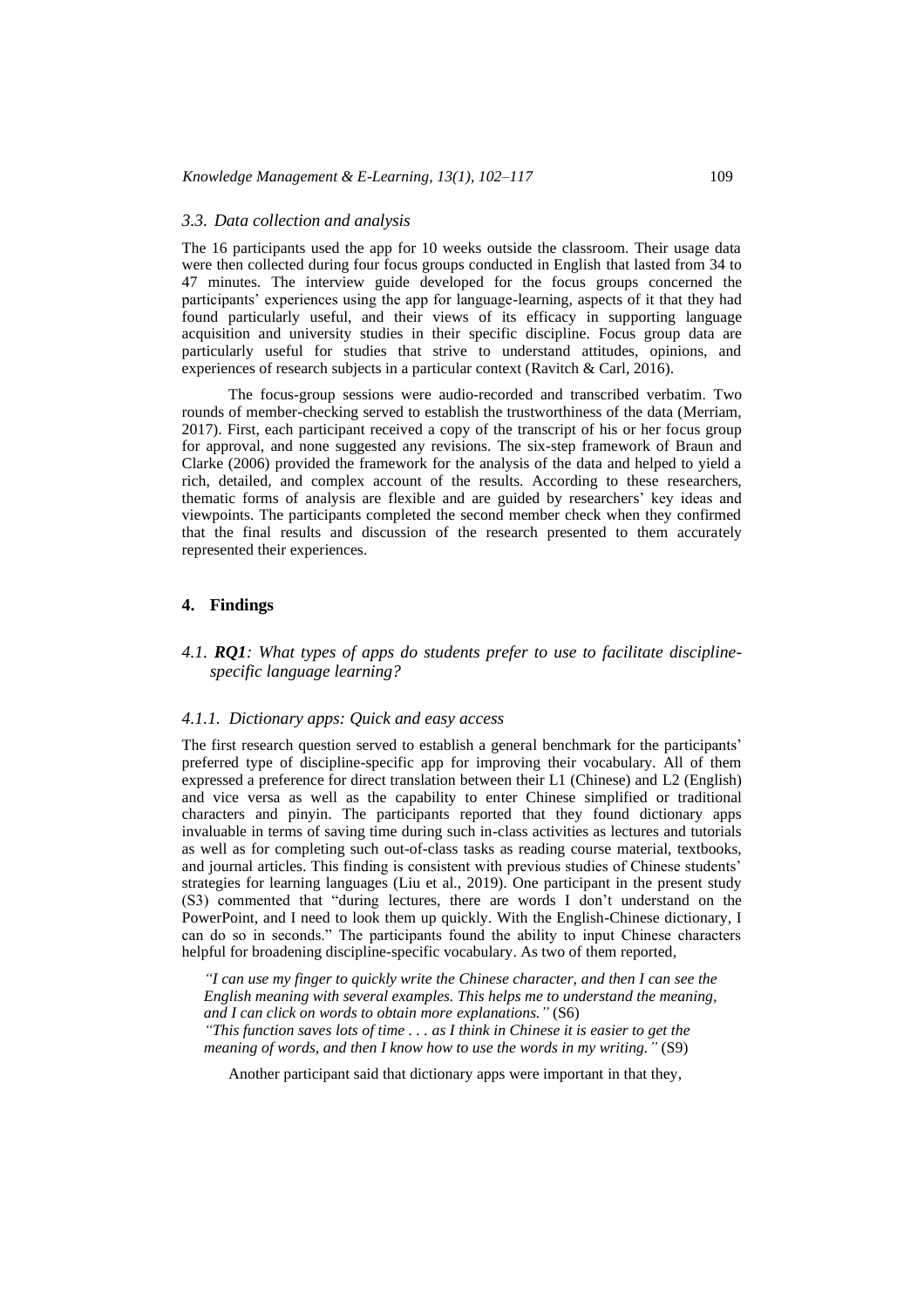*"Give me a definition of words in my major conveniently and help me to write my assignments."* (S11)

These three comments reflect the overall impression that dictionary apps can accelerate the pace of learning. The lexical comprehensiveness (inclusion of synonyms, antonyms, example sentences, slang, etc.) in particular increased these learners' engagement. The participants' assertions corroborated previous findings that a significant challenge for students in EAP programs is the limited time available to develop discipline-specific vocabulary (Hyland, 2016). Thus, ready access to English-Chinese translation tools helps such students to understand unfamiliar vocabulary that they encounter in professional journals more efficiently. Unsurprising, the participants in the present study described effective dictionary apps as being user-friendly. When probed further about their thoughts on the efficacy of using these apps to expand their disciplinespecific vocabularies, though, several of the interviewees expressed reservations such as the following:

*"Examples included are often of general English, so sometimes I'm still not sure [of] the meaning of the word in my context . . . it can be very technical but it [is] still quite helpful as a starting point."* (S1) *"Not always suitable for my major, or, if they include the word plus example, [then it] is still too difficult, and I still can't understand. It can be really frustrating."* (S12)

Again, dictionaries and word lists cannot meet all of these students' various needs (Durrant, 2014), and many commercial dictionary apps lack discipline-specific technical terms or have only a limited lexical repertoire. Learners need access to the particular definitions of words that are used frequently in their disciplines. Another shortcoming of dictionary apps is that students tend to trust them less than traditional hard copies in terms of accuracy and comprehensiveness (Levy & Steel, 2015). Previous studies have identified both shortcomings of dictionary apps as well as such benefits as multimodal input and output (Ma, 2019). There thus appears to be a need to develop a vocabulary app that incorporates multimodality with a specific focus on EAP learners' vocabulary needs across multiple disciplines and contexts.

#### *4.1.2. Language-learning apps and motivation*

In the focus-group interviews, four of the participants mentioned other types of language apps in addition to dictionary apps that they had tried, including Duolingo and Busuu. While many of them seemed to consider these apps useful for improving their English, they said that they were rarely able to sustain the necessary motivation to persist in using them. Thus, two of the participants explained that,

*"Initially, they are fun but, after a while, I feel it gets boring."* (S1) *"It is hard to find good ones; I mean, there is [so] much available, and many are very complicated and others too simple."* (S8)

Another participant related,

*"I have tried various language channels on WeChat and YouKu, but I feel it takes too long to watch the videos, and I have to write down keywords [and] sentences so I can remember them later. It is just not very efficient, and there is so much. It is really hard to find the good stuff."* (S6)

This assessment of other apps was echoed by another student: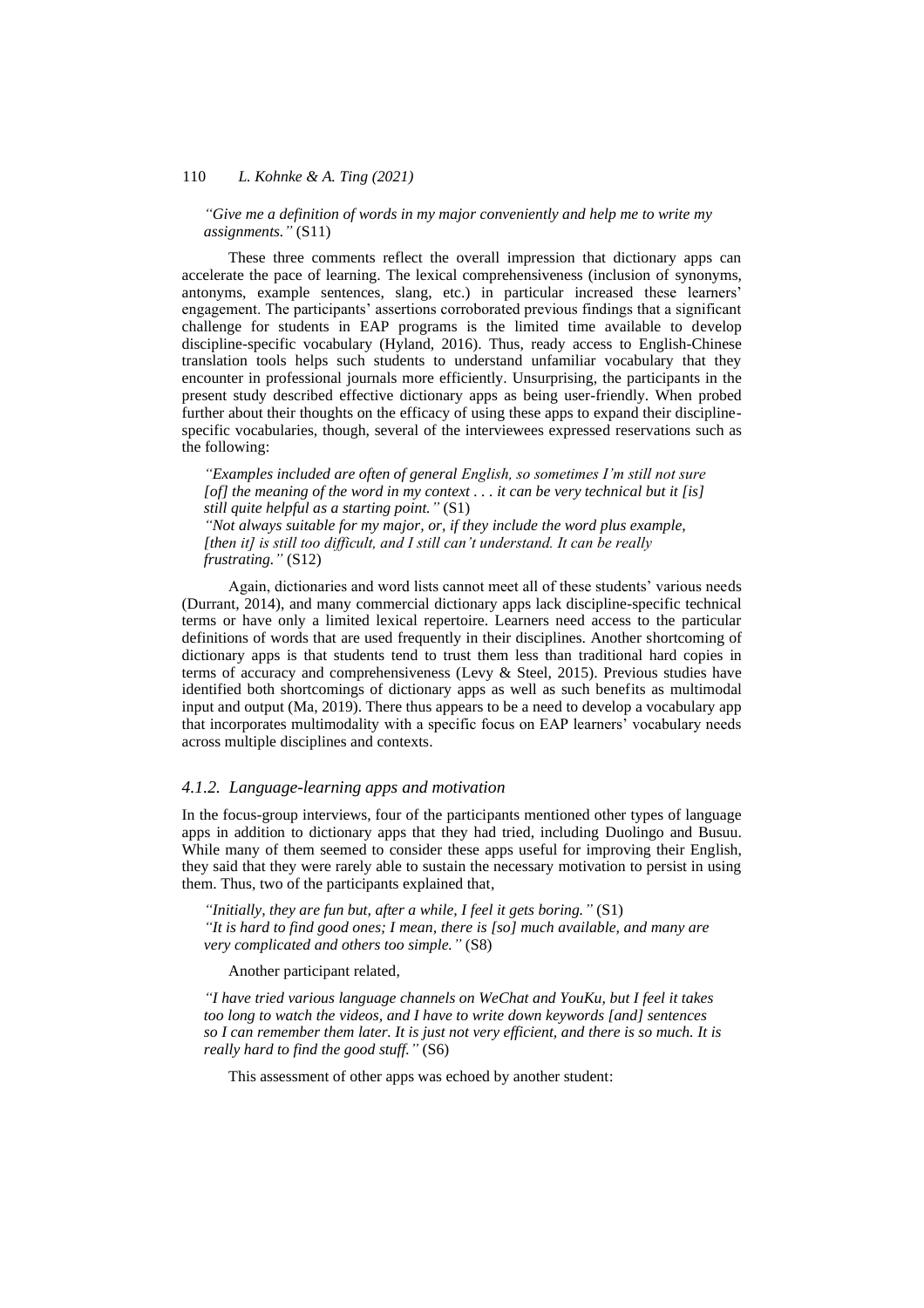*"When I play, I feel "ok, I'm learning," but then afterward I never use the words, so what's the point?"* (S7)

Nevertheless, the participants' statements confirmed overall that apps can serve as initial motivators in the learning process (Godwin-Jones, 2017), the problem again being that they were unable to sustain their language-learning independently. Previous research has found that ESL learners preferred simplicity and, for this reason, tended to utilize dictionary apps rather than social media channels, online language games, or other kinds of apps (Ma, 2019; Levy & Steel, 2015). As language learners generally in developed countries have abundant access to MALL tools and the support to learn a language anywhere and anytime (Healey, 2018; Reinders & Benson, 2017), they seem to be increasingly selective and well-informed in their choice of the particular lexical tools that work well for them in their specific environments. As would be expected, learners tend to seek quality, user-friendly tools that offer multiple functions.

### *4.2. RQ2: What are the factors that may influence students' use and perceptions of the Books vs Brains@PolyU vocabulary app?*

### *4.2.1. Playing time and app design*

The interviewees indicated that, during the 10-week period, they used the app several times a week and discussed the time that they spent using it, and certain words that they encountered on it with their fellow mentees. This collaborative effort seems to have rendered the learning process more social and motivating. Thus, one of the participants stated,

*"Personally, I found it really good to discuss with friends about words and definitions from the app. It was like, even though we were using the app, we could still discuss and learn."* (S16)

Another participant described the points system as motivational: *"It's fun and makes me wanna play longer to score higher than my friends*" (S12). The interviewees consistently mentioned the gamified nature of the app as a key motivating factor—and, indeed, gamification seems to stimulate today's learners more than other teaching resources (Chen et al., 2019).

The participants also highlighted the intuitive capabilities of the app, with comments such as *"Actually, it is very simple, so no instructions are needed" (S9) and "It is not fancy but very practical"* (S2). The simplicity of the app's design contributed to its usability. As another participant mentioned,

"*There are very few functions to handle…. I see the explanation of the word and how many letters the word should have, plus, I can click on "Hint" to see a couple of letters in the definition, and then just drag the letters."* (S5)

All of the participants gave positive feedback about the convenience of the user experience, but a few found that the interface design, though intuitive and easy to use, could be improved. One of them mentioned,

"*Not much happening in the app; it would be better if it was more exciting, moving parts with short animations. Yes, more moving parts."* (S8)

This is a fair criticism of the app, as more effort could have been made to integrate features that allow users to watch short animations and videos so that it would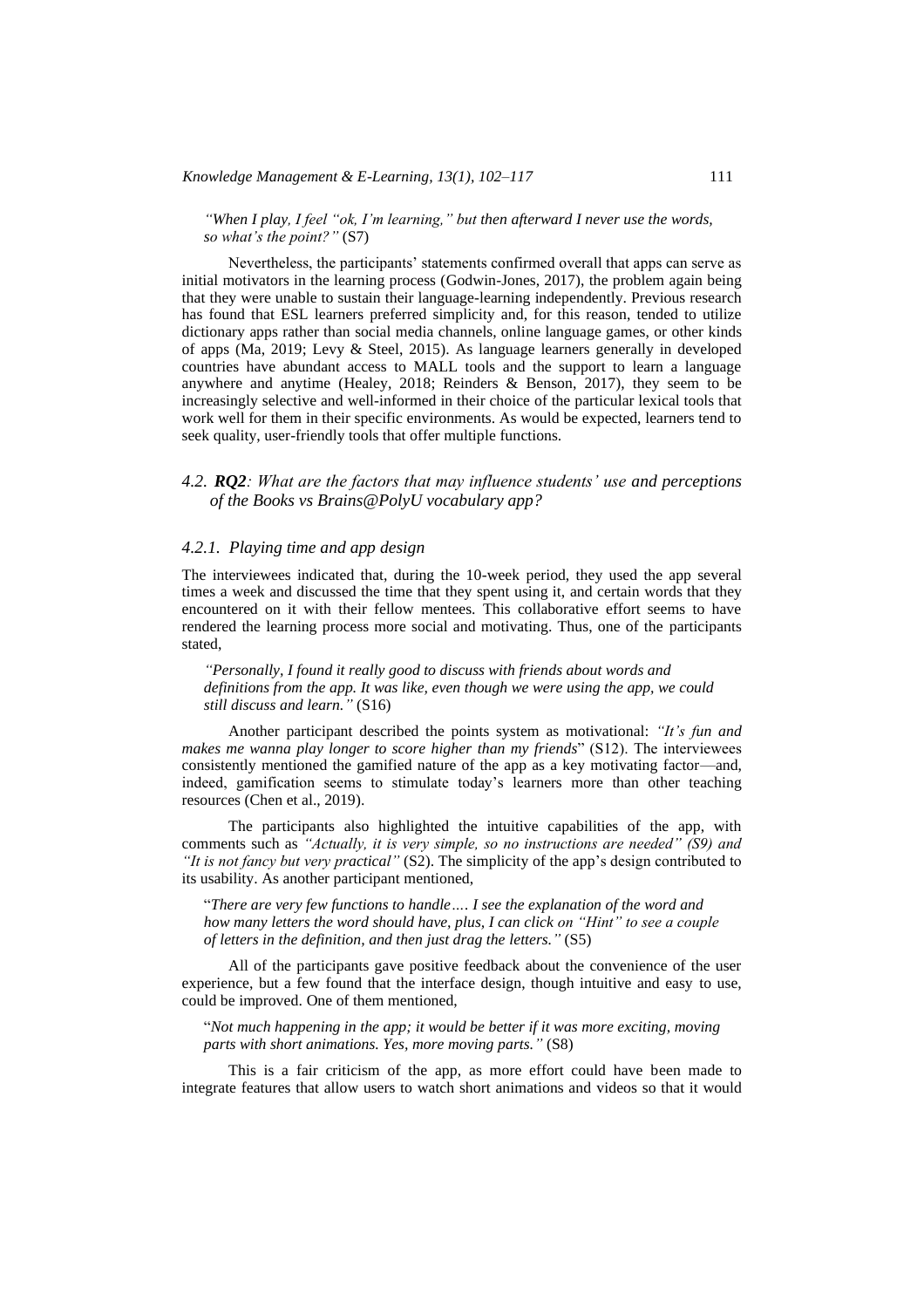be more exciting for learners to complete each task. Various features of the design were mentioned during the focus groups as having enhanced the user experience, including the scoring system, hints, and pronunciation guidance. In any case, as the aforementioned comments demonstrate, the participants persevered in using the app. Several stressed that the app's design features had helped them to acquire new discipline-specific vocabulary.

#### *4.2.2. Levels of difficulty and understanding of definitions and examples*

The participants stated that the progression from level to level was helpful, and most of them agreed that the discipline-specific words were relevant to and useful for their studies. In particular, they liked the clear definition provided for each word as one said:

*"The definition was shown in simple words which helped."* (S10) "*Yes, the words describing the ideas were good. Most of them used very general . . . English, and this helped me to understand the word later."* (S9)

Others found that being able to download the complete list of the words together with the pronunciation guidance on their phones when they had reached the end of each level was especially useful in terms of developing their discipline-specific vocabulary and motivating them to keep playing and, later, to continue using the app.

*"I really liked having access to all [of] the words and being able to listen and [to] try to pronounce them without having to play the game again."* (S11) "*Explanations made it easier to understand the concept."* (S16)

A few of the participants found that some of the words were too challenging overly long and complicated—which made it difficult for them to proceed to the next level. One stated, *"I remember [that] one word was over 10 letters"* (S15). Thus, while most of the participants believed that the definitions and examples provided in the app were appropriately pitched to their particular language level, this comment draws attention to the fact that their language levels differed. The differences among learners should, therefore, receive more attention in the development of apps. In light of research indicating that the nuances of English words are particularly puzzling for ESL learners (Crib & Wang, 2019), it is clearly important to consider carefully the selection of both words and examples while developing vocabulary apps and word lists.

#### *4.2.3. Vocabulary learning and university studies*

The participants then described the mobile vocabulary app as useful (for example, S7). Though the students in the mentorship program were not required to use the mobile app for their coursework, several did so and were pleased with the results, as show in the following comments.

*"Many of the words appeared in our readings and, later, I tried to incorporate them in my assignments."* (S4)

*"Throughout my introductory course, I kept looking at the words in the word list and listening to the pronunciation. And after a while, I became quite confident in using them during the tutorials. I want to say that some words I have never used, but I'm just a first-year student."* (S13)

These are very pertinent insights, as the purpose of the app is to help students to develop discipline-specific vocabularies that will, in turn, help them with their academic studies. These comments are encouraging since they show that the participants went beyond the expected receptive vocabulary learning and attempted—and, at least to some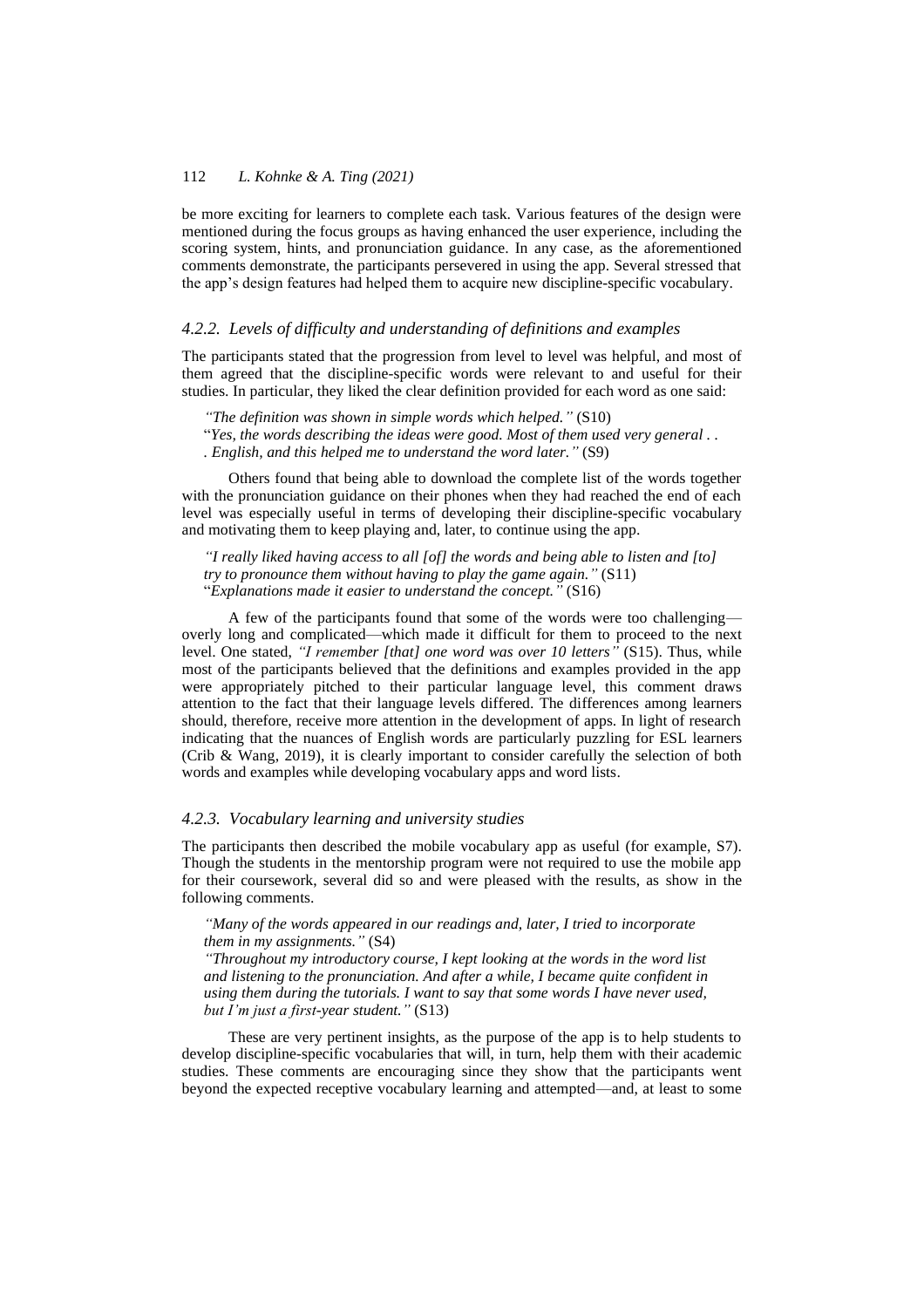extent, were successful in doing so—to learn to use appropriate and sophisticated vocabulary in their academic work.

One of the participants (S8) emphasized that EAP students find it difficult to understand discipline-specific words since they rarely encounter such words outside the context of the coursework for their majors. By using the *Books vs Brains@PolyU* app, students can learn the meanings of discipline-specific words through exposure to their use in simple sentences and their definitions. Several participants stated that the simple and plain English of the app provided a good starting point for acquiring specialized vocabulary. Other sentiments expressed repeatedly in the interviews included appreciation for the opportunity to repeat the levels and for the availability of new words. Two of the participants (S10, S2) suggested that the app would be better if learners could choose the level at which they wanted to play at any given time rather than being compelled to move from the beginner to the advanced level sequentially. One (S10) suggested that this improvement would make the app more challenging because students could preview the more difficult levels to see and be motivated by what is coming next.

#### **5. Conclusion**

The aim of this study was to gain an understanding of and to offer further insights into the use of a MALL mobile app by university students in Hong Kong to develop discipline-specific vocabulary. The findings presented here suggest that students at tertiary institutions in Hong Kong have been making increasing use of vocabulary apps to facilitate their understanding of subject-specific lectures and course readings. The participants in the study stated that dictionary apps facilitated access to direct translations of words, but several of them had found that such apps often contained only limited discipline-specific vocabulary. They responded favourably to the custom-built *Books vs Brains@PolyU* app, indicating that it had met their needs for building and expanding their knowledge of discipline-specific vocabulary. These results highlight the importance and potential of mobile apps for helping EAP learners of various abilities to succeed academically in English-medium universities and, specifically, the emancipatory educational effects of *Books vs Brains@PolyU* in terms of facilitating discipline-specific vocabulary acquisition.

The findings are promising overall, thought the study was relatively small in scale and did not measure the efficacy of the app itself. Instead, the focus was on students' strategies for using MALL and their perceptions of the in-house app. Future studies can build on these findings by collecting further data on students' progress with the written and spoken aspects of language using paired pre- and post-tests and on their levels of motivation over longer periods. Also, when developing a custom app for studies such as this one, it is important that researchers understand the technical constraints and intricacies involved, the limitations of the hardware (especially when designing such features as point systems, storing and downloading vocabulary lists, graphics, and social media integration), and the general and specific academic purposes for which English is used in various fields.

The development of discipline-specific vocabulary is vital for EAP students to succeed in their academic studies associated with their majors. Because students have limited time and opportunities to acquire such vocabulary, language apps can play an important role in facilitating independent learning by providing personalized and immediate feedback. The functionality of vocabulary apps can improve significantly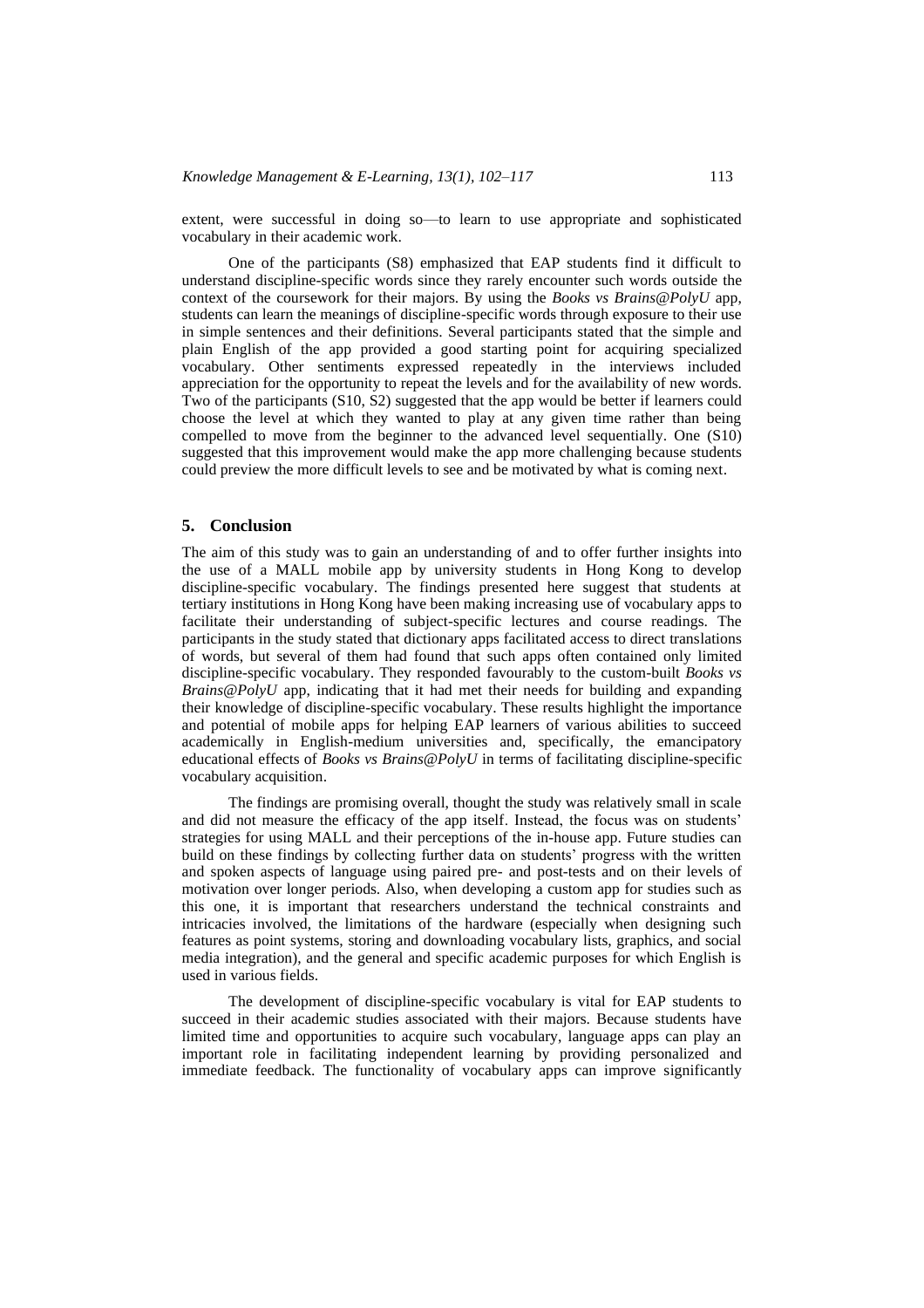when teachers share their strategies and resources for vocabulary acquisition with app developers and with one another.

#### **Author Statement**

The authors declare that they have no conflict of interest.

#### **ORCID**

*Lucas Kohnke* <https://orcid.org/0000-0001-6717-5719>

Adrian Ting<sup>1</sup> <https://orcid.org/0000-0002-1354-9364>

### **References**

- Braun, V., & Clarke, V. (2006). Using thematic analysis in psychology. *Qualitative Research in Psychology, 3*(2), 77–101.
- Burston, J. (2015). Twenty years of MALL project implementation: A meta-analysis of learning outcomes. *ReCALL, 27*, 4–20.
- Chen, C. M., Liu, H., & Huang, H. B. (2019). Effects of a mobile game-based English vocabulary learning app on learners' perception and learning performance: A case study of Taiwanese EFL learners. *ReCALL, 31*(2), 170–188.
- Cohen, L., Manion, L., & Morrison, K. (2018). *Research methods in education* (8th ed.). Abingdon, Oxon: Routledge.
- Colpaert, J. (2006). Pedagogy-driven design for online language teaching and learning. *CALICO Journal, 23*(3), 477–497.
- Coxhead, A. (2000). A new academic wordlist. *TESOL Quarterly 34*(2), 213–238.
- Coxhead, A. (2019). Working with multi-word units in ESP/EAP. In E. Hinkel (Ed.). *Teaching Essential Units of Language: Beyond Single-Word Vocabulary* (pp. 36–54). New York, NY: Routledge.
- Crib, M. V., & Wang, X. (2019). Making academic vocabulary count through strategic deployment in oral presentations by Chinese students of English. *Language Learning Journal*. doi: 10.1080/09571736.2019.1566396
- Dang, T. N. Y., Coxhead, A., & Webb, S. (2017). The academic spoken word list. *Language Learning, 67*(4), 959–997.
- Dang, T. N. Y., & Webb, S. (2014). The lexical profile of academic spoken English. *English for Specific Purposes, 33*, 66–77.
- Durrant, P. (2014). Discipline and level specificity in university students' written vocabulary. *Applied Linguistics, 35*(5), 328–356.
- Ehri, L. C., & Rosenthal, J. (2007). Spellings of words: A neglected facilitator of vocabulary learning. *Journal of Literacy Research, 39*(4), 389–409.
- Evans, S., & Morrison, B. (2018). Adjusting to higher education in Hong Kong: The influence of school medium of instruction. *International Journal of Bilingual Education and Bilingualism, 21*(8), 1016–1029.
- Flowerdew, J. (1993). Concordancing as a tool in course design. *System, 21*(2), 231–244.
- Fu, Q. K. (2018). Impacts of mobile technologies, systems and resources on language learning: A systematic review of selected journal publications from 2007-2016. *Knowledge Management & E-Learning, 10*(4), 375–388.
- Gardner, D., & Davies, M. (2014). A new academic vocabulary list. *Applied Linguistics, 35*(3), 305–327.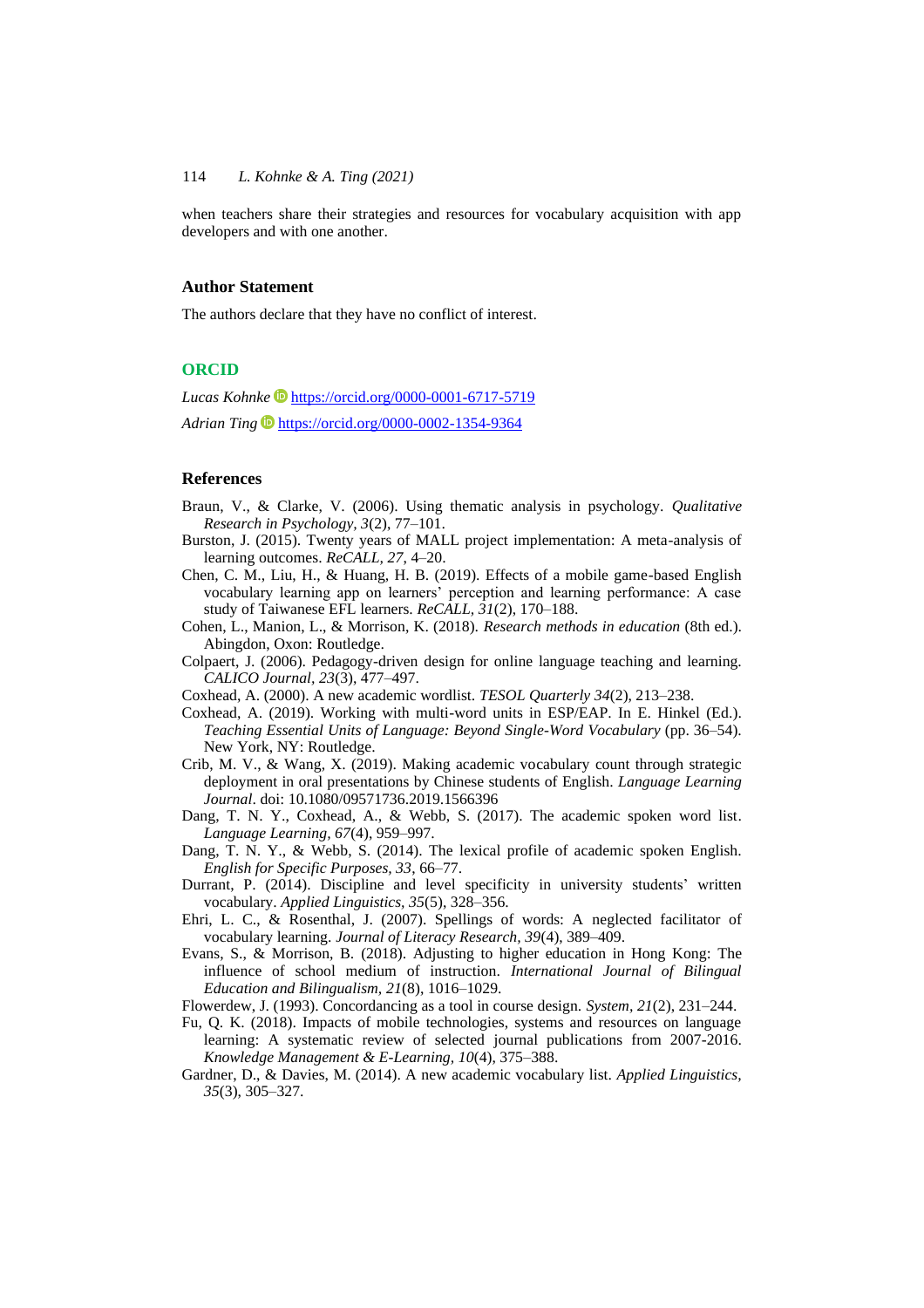- Geertz, C. (1973). *The interpretation of cultures: Selected essays*. New York, NY: Basic Books.
- Godwin-Jones, R. (2017). Smartphones and language learning. *Language Learning & Technology, 21*(2), 3–17.
- Healey, D. (2018). Technology enhanced learning environments. In J. I. Liontas (Ed.), *The TESOL Encyclopedia of English Language Teaching*. Hoboken, NJ: Wiley. doi: 10.1002/9781118784235.eelt0437
- Hsu, W. (2011). A business word list for prospective EFL business postgraduates. *The Asian ESP Journal, 7*(4), 63–99.
- Hyland, K. (2016). General and specific EAP. In K. Hyland & P. Shaw (Eds.), *The Routledge Handbook of English for Academic Purposes* (pp.17–29). Abingdon, Oxon, UK: Routledge.
- Hyland, K., & Tse, P. (2007). Is there an ''Academic vocabulary''? *TESOL Quarterly, 41*(2), 235–253.
- Kohnke, L. (2020). Exploring learner perception, experience and motivation of using a mobile app in L2 vocabulary acquisition. *International Journal of Computer-Assisted Language Learning and Teaching, 10*(1), 15–26.
- Kohnke, L., Zou, D., & Zhang, R. (2019). Using mobile vocabulary learning apps as aids to knowledge retention: Business vocabulary acquisition. *The Journal of Asia TEFL, 16*(2), 683–690.
- Kohnke, L. Zou, D., & Zhang, R. (2020). Exploring discipline-specific vocabulary retention in L2 through app design: Implications for higher education students. *RELC Journal*. doi: 10.1177/0033688219899740
- Kukulska-Hulme, A., Lee, H., & Norris, L. (2017). Mobile learning revolution: Implications for language pedagogy. In C. A. Chapelle & S. Sauro (Eds.), *The Handbook of Technology and Second Language Teaching and Learning* (pp. 217– 233). Oxford, UK: Wiley & Sons.
- Lei, L., & Lin, D. (2016). A new medical academic word list: A corpus-based study with enhanced methodology. *Journal of English for Academic Purposes, 22*, 42–53.
- Lesaux, N. K., Kieffer, M. J., Kelley, J. G., & Harries Russ, J. (2014). Effects of academic vocabulary instruction for linguistically diverse adolescents: Evidence from a randomized field trial. *American Educational Research Journal, 51*(6), 1159–1194.
- Levy, M., & Steel, C. (2015). Language learner perspectives on the functionality and use of electronic language dictionaries. *ReCALL, 27*(2), 177–196.
- Li, E. S. L., & Pemberton, R. (1994). An investigation of students' knowledge of academic and subtechnical vocabulary. In *Proceedings of the joint Seminar on Carpus Linguistics and Lexicology* (pp. 183–196). Hong Kong: Hong Kong University of Science and Technology.
- Lin, J. J., & Lin, H. (2019). Mobile-assisted ESL/EFL vocabulary learning: A systematic review and meta-analysis. *Computer Assisted Language Learning, 32*(8), 878–919.
- Liu, J., & Han, L. (2015). A corpus-based environmental academic word list building and its validity test. *English for Specific Purposes, 39*, 1–11.
- Liu, X., Zheng, D., & Chen, Y. (2019). Latent classes of smartphone dictionary users among Chinese EFL learners: A mixed-method inquiry into motivation for mobile assisted language learning. *International Journal of Lexiography, 32*(1), 68–91.
- Loewen, S., Crowther, D., Isbell, D. R., Kim, K. M., Maloney, J., Miller, Z. F., & Rawal, H. (2019). Mobile-assisted language learning: A Duolingo case study. *ReCALL, 31*(3), 293–311.
- Ma, Q. (2017). A multi-case study of university students' language-learning experience mediated by mobile technologies: A socio-cultural perspective. *Computer Assisted Language Learning, 30*(3/4), 183–203.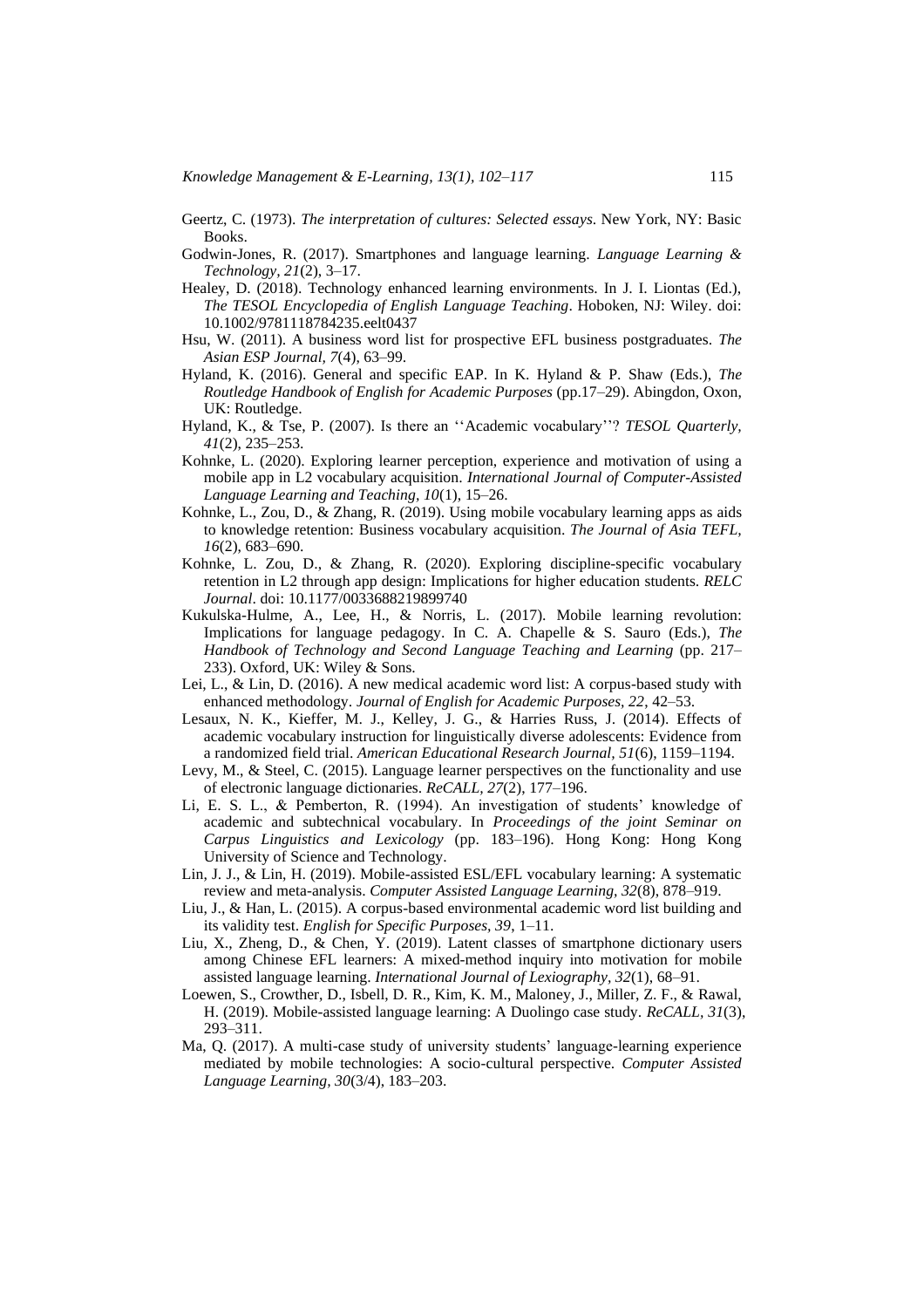- Ma, Q. (2019). University L2 learners' voices and experiences in making use of dictionary apps in mobile assisted language learning (MALL). *International Journal of Computer-Assisted Language Learning and teaching, 9*(4), 18–36.
- Malmström, H., Pecorari, D., & Shaw, P. (2018). Words for what? Contrasting university students' receptive and productive academic vocabulary needs. *English for Specific Purposes, 50*, 28–39.
- Mason, A., & Zhang, W. (2017). An exploration of the use of mobile applications to support the learning of Chinese characters employed by students of Chinese as a foreign language. In Q. Kan & S. Bax (Eds.), *Beyond the Language Classroom: Researching MOOCs and Other Innovations* (pp. 99–112). Research-publishing.net.
- Masrai, A., & Milton, J. (2018). Measuring the contribution of academic and general vocabulary knowledge to learners' academic achievement. *Journal of English for Academic Purposes, 31*, 44–57.
- Merriam, S. B. (2017). *Qualitative research: A guide to design and implementation* (2nd ed.), San Francisco, CA: Jossey-Bass.
- Moini, R., & Islamizadeh, Z. (2016). Do we need discipline-specific academic word lists? Linguistics academic word list (LAWL). *Journal of Teaching Language Skills, 35*(3), 65–90.
- Morrison, B., & Evans, S. (2018). Supporting non-native speaker student writers making the transition from school to an English-medium university. *Language Learning in Higher Education, 8*(1), 1–20.
- Nation, I. S. P. (2001). *Learning vocabulary in another language*. Cambridge, UK: Cambridge University Press.
- Ravitch, S. M., & Carl, N. M. (2016). *Qualitative research: Bridging the conceptual, theoretical, and methodological*. Thousand Oaks, CA: Sage.
- Read, T., & Barcena, E. (2016). Metacognition as scaffolding for the development of listening comprehension in a social MALL app. *RIED: Revista Iberoamericana de Educación a Distancia, 19*(1), 103–120.
- Reinders, H., & Benson, P. (2017). Research agenda: Language learning beyond the classroom. *Language Teaching, 50*(4), 561–578.
- Rosell-Aguilar, F. (2016). User evaluation of language learning mobile applications: A case study with learners of Spanish. In A. Palalas & M. Ally (Eds.), *The International Handbook of Mobile-Assisted Language Learning* (pp. 454–581). Beijing, CN: China Central Radio & TV University Press.
- Rosell-Aguilar, F. (2018). Autonomous language learning through a mobile application: A user evaluation of the Busuu app. *Computer Assisted Language Learning, 31*(8), 854–881.
- Shadiev, R., Hwang, W. Y., & Huang, Y. M. (2017). Review of research on mobile language learning in authentic environments. *Computer Assisted Language Learning, 30*(3/4), 284–303.
- Stockwell, G. (2007). Vocabulary on the move: Investigating an intelligent mobile phone-based vocabulary tutor. *Computer Assisted Language Learning, 20*(4), 365– 383.
- Sweeney, P., & Moore, C. (2012) Mobile apps for learning vocabulary: Categories, evaluation and design criteria for teachers and developers. *International Journal of Computer-Assisted Language Learning and Teaching, 2*(4), 1–16.
- Pojanapunya, P. (2019). Tailoring academic words to multidisciplinary EAP classes. *TESOL Journal, 10*(3): e00439.
- West, M. (1953). *A general service list of English words*. London, UK: Longman, Green & Co.
- Winestock, C., & Jeong, Y. (2014). An analysis of the smartphone dictionary app market. *Lexicography: Journal of ASIALEX, 1*(1), 109–119.